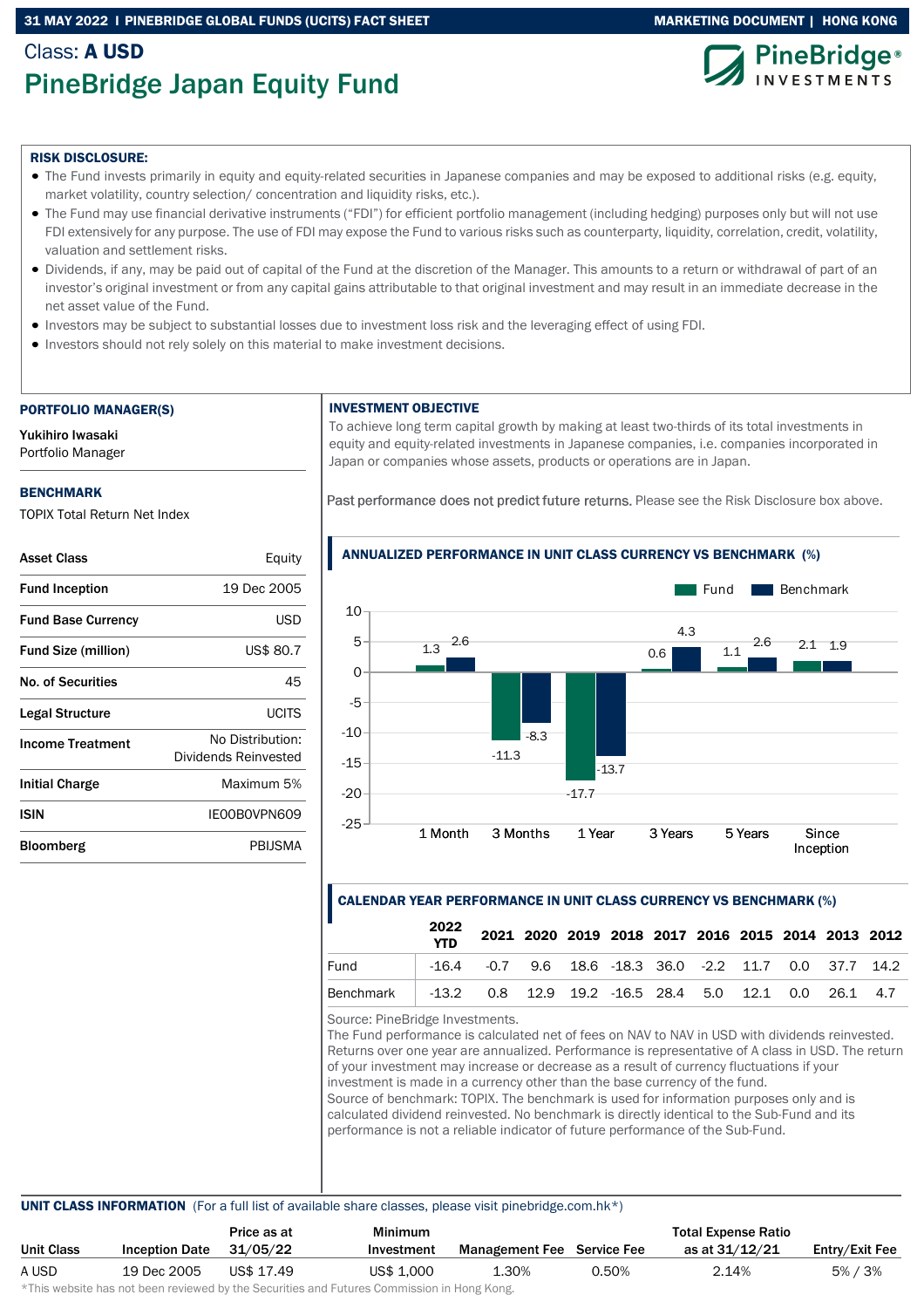## SECTOR BREAKDOWN (%)

|                               | <b>FUND</b> | <b>BENCHMARK</b> |  |  |  |
|-------------------------------|-------------|------------------|--|--|--|
| Industrials                   | 24.8        | 24.1             |  |  |  |
| <b>Consumer Discretionary</b> | 17.0        | 18.1             |  |  |  |
| <b>Financials</b>             | 12.2        | 9.9              |  |  |  |
| <b>Consumer Staples</b>       | 10.2        | 6.9              |  |  |  |
| Information Technology        | 8.9         | 13.5             |  |  |  |
| <b>Health Care</b>            | 8.0         | 8.5              |  |  |  |
| <b>Communication Services</b> | 7.5         | 8.5              |  |  |  |
| <b>Materials</b>              | 5.3         | 6.0              |  |  |  |
| Other                         | 2.5         | 4.4              |  |  |  |
| Cash                          | 3.6         | 0.0              |  |  |  |
|                               |             |                  |  |  |  |

# FUND ANALYSIS

|                        | <b>3 YEARS</b> |
|------------------------|----------------|
| Information Ratio      | $-1.0$         |
| Sharpe Ratio           | 0.0            |
| Alpha $(%)$            | $-3.5$         |
| Tracking Error (%)     | 3.8            |
| Standard Deviation (%) | 15.4           |
| <b>Beta</b>            | 1.0            |
| R Squared (%)          | 93.9           |

# PORTFOLIO CHARACTERISTICS

| Wtd Avg Mkt Cap US\$ million | 49,070.1 |
|------------------------------|----------|
| P/E Ratio                    | 12.2     |
| P/B Ratio                    | 1.2      |
| <b>ROE</b> (%)               | 11.8     |
| Debt to Equity Ratio         | 0.70     |

# **GLOSSARY**

Alpha: Measures the relative performance generated by the fund compared to the benchmark. An alpha of 1.0 indicates that the fund has outperformed its benchmark by 1%, after adjusting for risk of the benchmark.

Beta: Reflects sensitivity of the fund's returns to that of benchmark returns. A beta of 1.05 suggests that the fund could perform 5% better than the benchmark in up market and 5% worse in down market, assuming all other factors remain constant.

Exit Fee: Fee charged to investors when they redeem unit from a fund.

Information Ratio: Measures the funds returns above the benchmark returns relative to the risk (volatility) of the excess returns. It is a measure that identifies the consistency of the manager to outperform the benchmark.

Initial Fee: Fee charged to investors when they purchase units in a fund.

Management Fee: Percentage of the fund's assets that unitholders pay annually as remuneration to the investment adviser for managing the fund.

R Squared: Reflects the proportion of fund performance explained by changes in the benchmark. A high R-squared indicates the fund's performance has been in line with the benchmark. A low R-squared indicates the fund's performance has not been in line with the benchmark.

Service Fee: Percentage of fund's assets that retail unitholders pay annually for distribution services.

Sharpe Ratio: Measure of the fund's risk adjusted performance calculated as the portfolio returns in excess of the risk-free rate, divided by the risk (volatility) i.e. the Standard Deviation. The higher the Sharpe Ratio the better the returns compared to the risk taken.

Total Expense Ratio (TER): Estimated percentage (annualized) of fund assets used to pay for management fees and operating expenses, including service fees (if any) incurred by the fund. Fund expenses are reflected in the NAV. When calculating the TER, PineBridge has used the amount of expenses that it has received or estimated in its capacity as the Fund's Manager. Please note that the expense ratio includes variable expenses that are based on a number of factors including fund size, transactions, and other expenses. No assurance can be given that the TER will be realized over any future given period.



# TOP TEN HOLDINGS (%)

|                                            | <b>FUND</b> |
|--------------------------------------------|-------------|
| Nippon Telegraph and Telephone Corporation | 7.5         |
| Toyota Motor Corp.                         | 5.4         |
| <b>Keyence Corporation</b>                 | 4.6         |
| Daiichi Sankyo Company, Limited            | 4.4         |
| <b>Tokyu Corporation</b>                   | 4.4         |
| Sony Group Corporation                     | 4.1         |
| Mitsubishi UFJ Financial Group, Inc.       | 4.0         |
| Hitachi, Ltd.                              | 3.9         |
| NEC Corp.                                  | 3.4         |
| Seven & i Holdings Co., Ltd.               | 3.4         |

Tracking Error: Reflects the degree of variability of fund returns in relation to the benchmark. The lower the number the closer the fund's historic performance is to the benchmark.